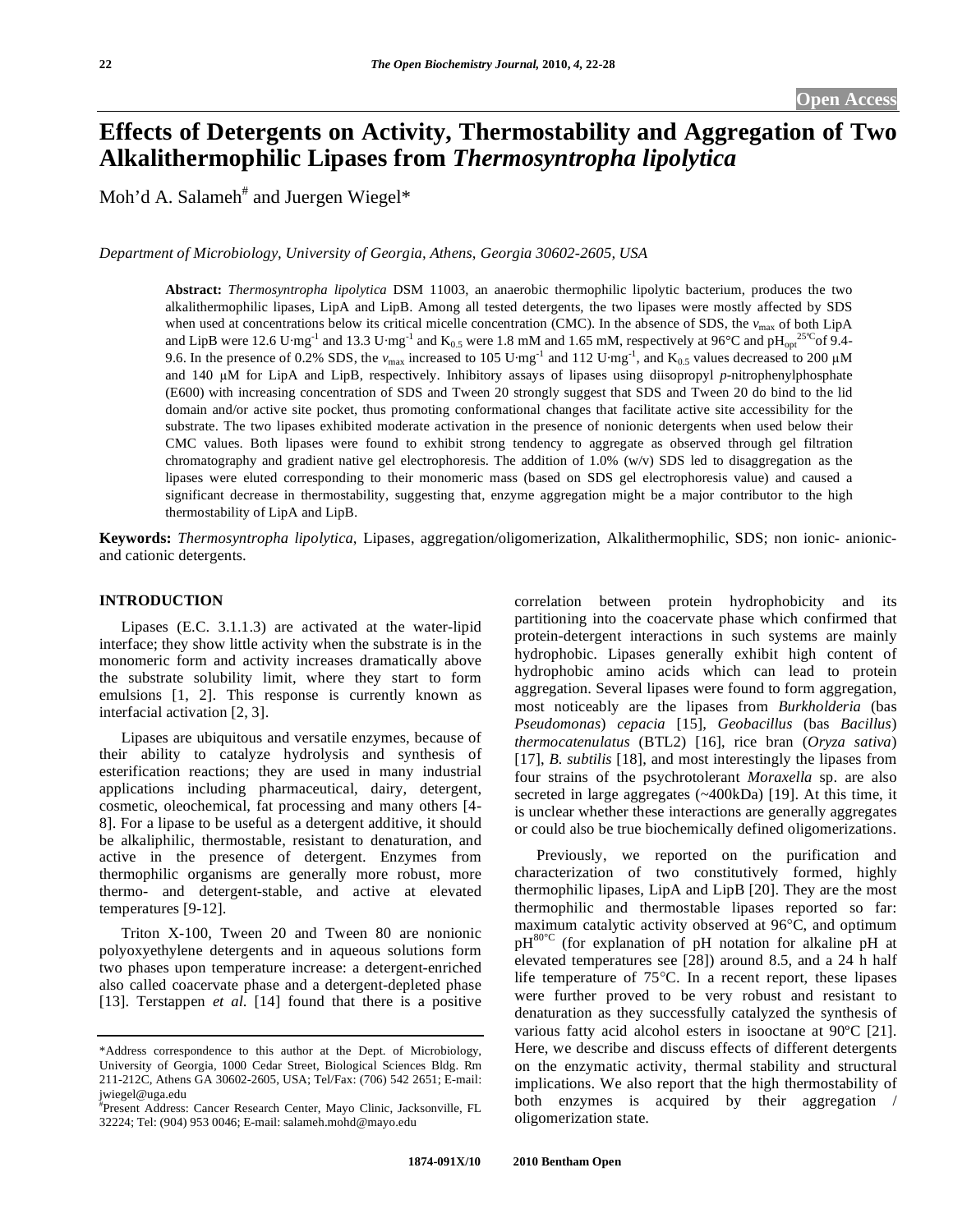#### **MATERIALS AND METHODS**

## **Lipases Production and Purification**

 *Thermosyntropha lipolytica* was grown in a basal medium containing 0.75% yeast extract as carbon and energy sources under nitrogen gas phase. Culture conditions, purification, and lipase assays using the chromogenic substrate *p*-nitrophenyl laurate (*p*NPL) (Sigma, USA) [22], were conducted essentially as described previously [20, 21]. Protein concentrations were routinely determined with the bicinchoninic acid (BCA) protein assay kit (Pierce). SDS/PAGE and non denaturing PAGE were performed as described by Sambrook and Ausubel [23, 24].

# **Determination of Critical Micelle Concentration (CMC) Under Test Conditions**

 All tested detergents were from Sigma, and included the anionic detergents sodium dodecyl sulfate (SDS) and sodium cholate, the cationic detergents hexadecyltrimethylammonium bromide (CTAB), and the non ionic detergents toctylphenoxypolyethoxyethanol (Triton X-100), polyoxyethylene sorbitan monolaurate (Tween 20) and polyoxyethylene sorbitan monooleate (Tween 80).The CMC values of detergents were determined using the fluorescence properties of *N*-phenyl-1-naphthylamine (NPN) (Sigma) as described elsewhere [25-27]. Basically, in aqueous solution NPN has a low fluorescence quantum; however, the partitioning of NPN into an apolar environment such as micelles is associated with a dramatic increase in the fluorescence intensity. Detergents were suspended in the assay buffer at room temperature at varying concentrations (1  $\mu$ M to 25 mM) and then incubated for 1h in the presence of 10  $\mu$ M NPN at 50°C. The fluorescence intensity was measured using a computerized fluorometer (Shimadzu RF-5301PC) ( $\lambda_{\rm ex} = 350$  nm,  $\lambda_{\rm em} = 435$  nm, 1 nm bandwidth). When plotting NPN fluorescence as a function of detergent concentration, the CMC was determined from the breakpoint of the curve.

## **Determination of Enzymatic Activity in the Presence of SDS**

 The temperature and pH optima for maximum catalytic activity of LipA and LipB were previously determined along with a thermostability study [20]. A temperature gradient incubator was used to determine the temperature activity profiles of both enzymes in the presence of 0.2% SDS, the concentration at which maximum catalytic activity was

observed. The enzyme assays were conducted as described previously [15]. The assay buffer was adjusted at  $pH^{25\degree C}$  9.4 and 9.6 which are equivalent to  $pH^{80\degree C}$  8.5 and 8.8 for LipA and LipB, respectively, i.e., when the pH was measured at 80ºC and the electrode and pH-meter were calibrated at 80ºC [28]. The substrate and SDS were pre-equilibrated in the assay reaction for 3 min prior to enzyme addition, after which the reaction was proceeded for 15 min. Assays were conducted in triplicates and were always corrected for the reading of control assays missing the addition of enzyme.

# **The Effect of Various Detergents on Activity and Stability**

 The standard assay, as described earlier, was employed with increasing concentration of detergent. The enzymatic assays temperature was 92°C, which was a compromise between lipase activity and substrate stability in the presence of detergent. To measure the lipases residual activities after the incubation with detergents, we set up parallel experiments where aliquots of purified LipA and LipB were each incubated in the presence of 1% SDS and 1% Tween 20 in sealed 2 ml serum bottles. Each time point bottle contained 50  $\mu$ g of pure enzyme in 0.6 ml of 100 mM Tris buffer, pH 8.0 and 0.5 M ammonium sulfate. After incubation, the samples were concentrated and desalted by using 10 kDa cut off Centricon filter tubes (Millipore, USA), protein quantified and assayed for lipase activity. Each time point was conducted in triplicate.

#### **Inhibition of LipA and LipB by Diisopropyl p-Nitrophenylphosphate (E600)**

 Enzymatic activity experiments in the presence of the inhibitor E600 (Sigma, USA) were performed as described previously [25, 29] with the following modification; A 300 nM of either LipA and LipB, 5 mM E600, and increasing concentrations of SDS and Tween 80 were all incubated in 100 mM TAPS buffer pH 9.0 (300  $\mu$ l final volume) at 50°C for 120 min, then proceeded by conducting enzyme assays as described above. Controls were carried out without E600, and all reactions were conducted in triplicates.

## **RESULTS AND DISCUSSION**

#### **Effect of Detergents on Catalytic Activity**

 Detergents in general have close resemblance to lipase substrates, i.e., when exceeding their solubility concentrations they form micelles. Different detergents will

| <b>Detergent</b>    | <b>MW</b>     | <b>Class</b> | $CMC (mM)*$ | $CMC$ (mM) <sup>b</sup> | $CMC$ (mM) <sup>c</sup> |
|---------------------|---------------|--------------|-------------|-------------------------|-------------------------|
| <b>Triton X-100</b> | $625$ (avgas) | Nonionic     | 0.24        | 0.26                    | 0.24                    |
| <b>Tween 20</b>     | $1228$ (avg)  | Nonionic     | 0.06        | 0.066                   | 0.058                   |
| <b>Tween 80</b>     | $1310$ (avg)  | Nonionic     | 0.01        | 0.014                   | 0.01                    |
| <b>CTAB</b>         | 364           | Cationic     | 0.92        | 1.1                     | 0.9                     |
| Na cholate          | 430.5         | Anionic      | 14.0        | 14.6                    | 14.6                    |
| <b>SDS</b>          | 288           | Anionic      | 2.0         | 2.2                     | 2.0                     |

**Table 1. Properties of Various Detergents** 

\* The error on the CMC determinations is 10%.

<sup>a</sup>Literature values [35].

 $\mu_{\text{Maxured in 100 mM TAPS pH 9.0}}^{\text{b}}$ 

Measured in 100 mM TAPS pH 9.0 and 3 mM *p*NPL.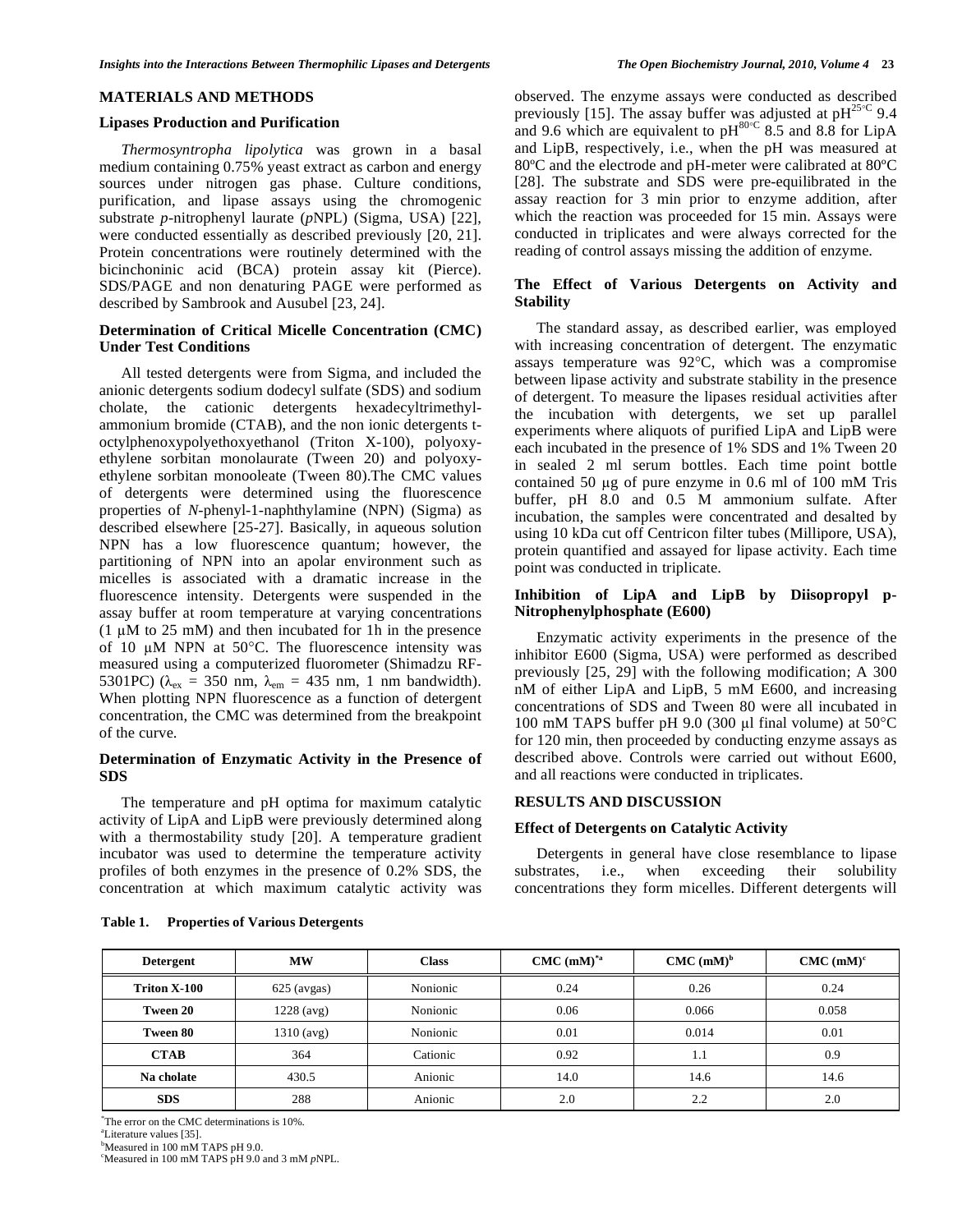influence lipase activity differently. Substrate and detergent interactions with lipases can be complex and unpredictable [25, 29-31]. There have been a few studies involving the effect of detergents on lipase activity [20, 32, 33]. However, all these studies used *p*-nitrophenyl butyrate as substrate which is a common substrate for esterases. As far as the authors are aware of, this is the first study that involves thermophilic lipases and the long chain fatty acid derivative *p*-nitrophenyl laurate.

 Among all tested detergents, SDS was found to have the greatest impact on catalytic activity of both lipases (Fig. **1A**). The effect of SDS on activity started at pre-micellar concentration of 1 mM, but the activity was only 3-6  $U·mg^{-1}$ higher than when tested in buffer alone. The activity drastically increased at around 2 mM, the CMC point (Table **1**) and peaked at 7 mM (0.2%) SDS, yielding an activity of 105 and 112 U·mg<sup>-1</sup> for LipA and LipB, respectively. At higher SDS concentrations, the activity declined to 4.5 U·mg<sup>-1</sup> and  $10.6 \text{ U·mg}^{-1}$  for LipA and LipB, respectively. This result suggests that LipA was (partially) unfolded by SDS, whereas LipB was slightly more resistant to denaturation by elevated concentrations of SDS. The other ionic detergent, sodium cholate, showed a modest activity increase indicating that SDS binding is more effective (Fig. **1B**). The cationic detergent CTAB was inhibitory to both lipases (Fig. **1C**), which could be attributed to unfavorable electrostatic interactions that might cause unfolding and/or disrupt substrate binding [34]. A similar behavior was seen in *Thermomyces lanuginosus* lipase (TlL) [25], which was activated by SDS around the CMC level but then the activity declined above the CMC level. However, the activation to a100-fold increase at the detergent's CMC level and a decrease to only a 10-fold increase in comparison to the no detergent level was significantly more extensive than the observed effect for LipA and LipB.

 The non ionic detergents, Triton X-100, Tween 20, and Tween 80, slightly activated the lipases at concentration below their CMC levels (Table **1**; Fig. **1D**, **E**, **F**), followed by a gradual decline in activity to a plateau that is similar to the one without added detergent.

 The activity profiles of non ionic detergents and SDS are similar based on the fact that the activation started at low concentrations below their CMC values and therefore does not involve micelles, but maximal activation as well as inhibition occurred in the presence of micelles. Similar results were also observed by others [25, 26]. The possible explanation for these results is that SDS micelles bind preferably to the lid and activate the enzyme by triggering conformational changes, and that detergent binding and substrate binding are distinct. This conclusion is supported by other studies using fluorescence and X-ray crystallography which showed that micelles indeed bind to the lid that covers the active site and promote conformational changes [25, 29, 36, 37].

#### **SDS and Tween 20 Promote Conformational Changes**

 To examine whether the binding of the detergent micelles do indeed trigger conformational changes, the covalently binding serine inhibitor diisopropyl *p*-nitrophenylphosphate



**Fig. (1). Effects of various detergents on the activity of LipA (** $\circ$ **) and LipB (** $\Box$ **). Increasing concentrations of the following detergents** were used; SDS (**A**), Na cholate (**B**), CTAB (**C**), Triton X-100 (**D**), Tween 20 (**E**) and Tween 80 (**F**). Assays were carried out as described in the materials and methods section with some modifications. The assay buffer was 100 mM TAPS adjusted at  $pH^{25}C9.0$ . The assay temperature was 92°C. Non ionic detergents at concentrations higher than their CMC values caused turbidity in the assay solution, thus, assays were centrifuged and diluted before measuring the absorption.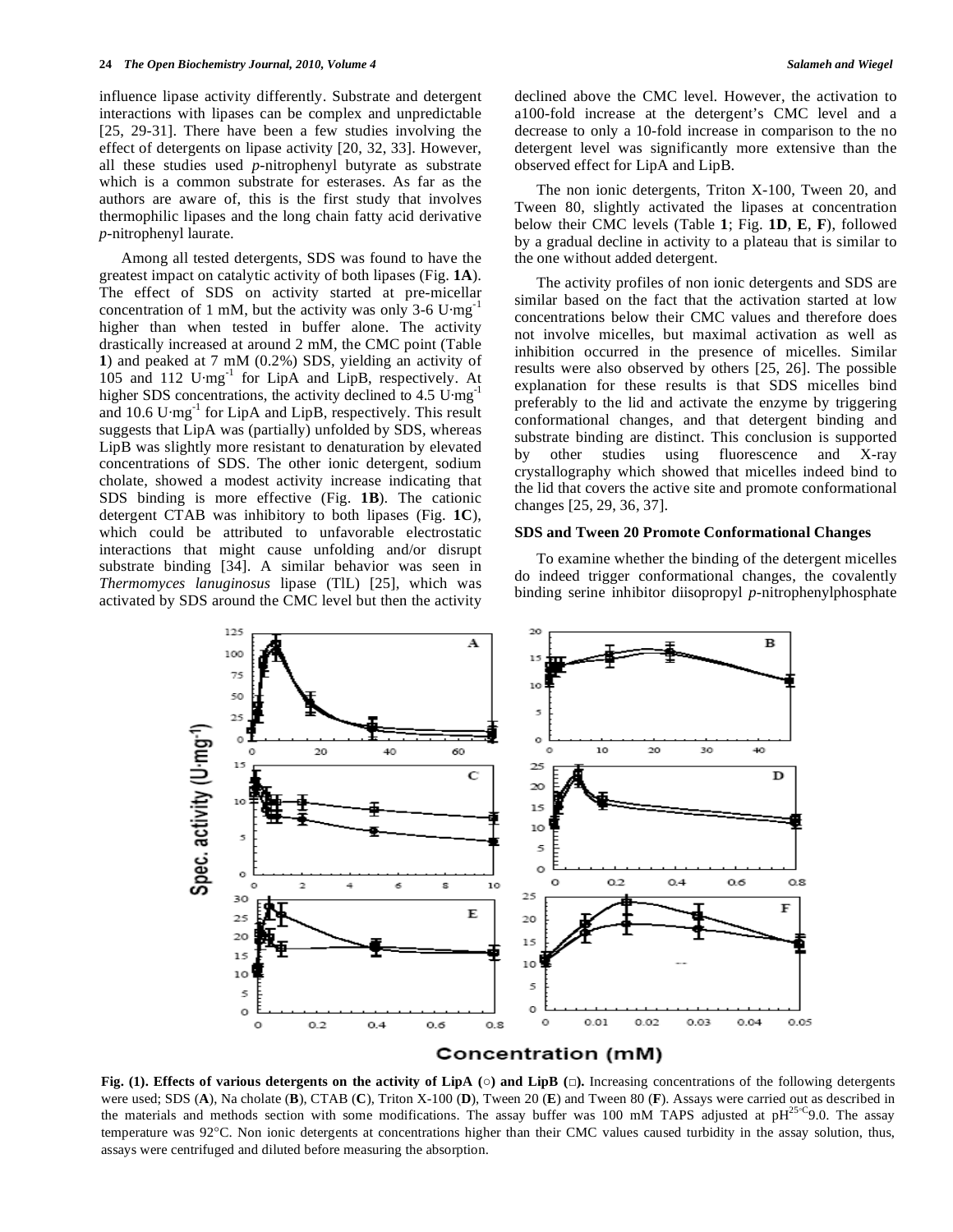| [SDS]                     | $LipAa(U·mg-1)$ | LipA+E600 ( $U$ ·mg <sup>-1</sup> ) | $LipBb$ (U·mg <sup>-1</sup> ) | LipB+E600 ( $U$ ·mg <sup>-1</sup> ) |
|---------------------------|-----------------|-------------------------------------|-------------------------------|-------------------------------------|
| $\mathbf{0}$              | $11.5 \pm 0.6$  | $8.6 \pm 1.0$                       | $11.8 \pm 0.6$                | $9.0 \pm 1.0$                       |
| 1mM                       | $7.6 \pm 1.0$   | $6.0 \pm 1.0$                       | $9.0 \pm 1.0$                 | $6.2 \pm 1.0$                       |
| $3 \text{ mM}$            | $7.8 \pm 2.0$   | $2.0 \pm 1.0$                       | $8.4 \pm 2.0$                 | $2.3 \pm 1.0$                       |
| 7mM                       | $8.0 \pm 2.0$   | $3.0 \pm 1.4$                       | $8.5 \pm 2.0$                 | $1.6 \pm 1.4$                       |
| [Tween 20]                | $LipA (U·mg-1)$ | LipA+E600 $(U·mg-1)$                | LipB $(U·mg-1)$               | LipB+E600 $(U·mg-1)$                |
| $\mathbf{0}$              | $11.6 \pm 0.5$  | $9.6 \pm 1.0$                       | $12.4 \pm 0.5$                | $9.0 \pm 1.0$                       |
| $0.008$ mM                | $10.0 \pm 1.2$  | $5.0 \pm 1.4$                       | $9.5 \pm 1.6$                 | $5.4 \pm 1.5$                       |
| $0.01$ mM                 | $9.0 \pm 2.0$   | $3.0 \pm 2.0$                       | $9.2 \pm 2.0$                 | $1.0 \pm 0.5$                       |
| $0.04$ mM                 | $7.6 \pm 1.2$   | $3.4 \pm 1.6$                       | $7.0 \pm 1.4$                 | $1.8 \pm 1.4$                       |
| $0.08$ mM                 | $7.0 \pm 1.0$   | $2.4 \pm 1.0$                       | $6.8 \pm 1.4$                 | $3.5 \pm 1.6$                       |
| $1.0 \text{ }\mathrm{mM}$ | $6.4 \pm 1.8$   | $3.0 \pm 1.4$                       | $6.5 \pm 1.8$                 | $3.8 \pm 1.4$                       |

**Table 2. The Effect of E600 on LipA and LipB Activity in the Presence of SDS and Tween 20** 

<sup>a</sup>In the absence of detergents, LipA and LipB retained 90% activity after incubation at 60°C for 3 h. b<br><sup>b</sup>I in A and LipB grasific activities hafare in whation ware 13.4 and 12.0 U ma<sup>-1</sup> geometricaly

<sup>b</sup>LipA and LipB specific activities before incubation were 12.4 and 13.0 U·mg<sup>-1</sup>, respectively.

(E600) assay was employed [38]. Serine in the active center is a required amino acid for activity, thus a modification of it will cause enzyme inhibition. E600 has access to the active site only when the enzyme is in the open conformation. E600 inhibited both lipases LipA and LipB in the presence of SDS micelles (Table **2**). This indicates that the binding of the detergent micelles promote conformational changes that resembles the action of actual substrate micelles, i.e., exposing the active site for binding of E600 [25, 29]. In contrast to SDS, the presence of the non-ionic detergent, Tween 20 yielded maximum inhibition by E600 at concentration below and near the CMC limit. This suggests that Tween 20 monomers and not the micelles are more effective in binding to the enzymes and promoting conformational changes (Table **2**). Hermoso *et al.* showed by means of crystallography that a non ionic detergent activated the porcine lipase and bound tightly to the active site pocket, acting like a substrate analog, but inhibition occurred at submicellar detergent concentration [29].

 The major interactions between detergents and lipases are hydrophobic. However, the charged groups of cationic and anionic detergents play an important contribution to this interaction, therefore a considerable divergence on the behavior of cationic, anionic and as well as nonionic detergents with lipases could be seen [30]. It is proposed that the reason LipA and Lip B are not completely inhibited is due to a rigid confirmation of the highly thermostable and thermophilic enzymes [20], preventing total inhibition (Table **2**).

## **Substrate Hydrolysis Rates**

 The hydrolysis rates of *p*-nitrophenyl laurate in the absence and presence of SDS were elucidated (Fig. **2**). All substrate saturation curves were sigmoidal, i. e., when the substrate exceeded its solubility limit, the hydrolysis rate increased non hyperbolically. These results suggest that LipA and LipB are true lipases that show little activity toward soluble substrates and are interfacially activated by the micelles formed by *pNPL*. The  $v_{\text{max}}$  of both LipA and LipB calculated from the hydrolysis rate curves were 12.6  $U·mg^{-1}$  and 13.3  $U·mg^{-1}$ ,  $K_{0.5}$  were 1.8 mM and 1.65 mM, respectively. The  $v_{\text{max}}$  values increased to 105 U·mg<sup>-1</sup> and 112 U·mg<sup>-1</sup> and  $K_{0.5}$  values decreased to 800  $\mu$ M and 740 M for LipA and LipB, respectively, while the saturation curve became less sigmoidal. This result suggests that SDS and substrate bindings are distinct, and SDS micelles promote an active lipase conformation that requires less interfacial activation. Similar behavior was seen in the kinetics of sunflower phospholipase D, showing interfacial activation and sigmoidal substrate saturation profile which changed to a hyperbolic curve in the presence of SDS and Triton X-100 [32].



**Fig. (2). The hydrolysis rate of** *p***-nitrophenyl laurate by LipA in the absence (** $\bullet$ **) and presence of 0.2% SDS (** $\circ$ **). Assays were** performed as described in the materials and methods section. Each assay contained 10 µg of freshly purified LipA. The assay duration was 15 min, at the end of the assay; reactions were stopped in ice. Since LipA and LipB look very much the same, LipB was omitted for clarity.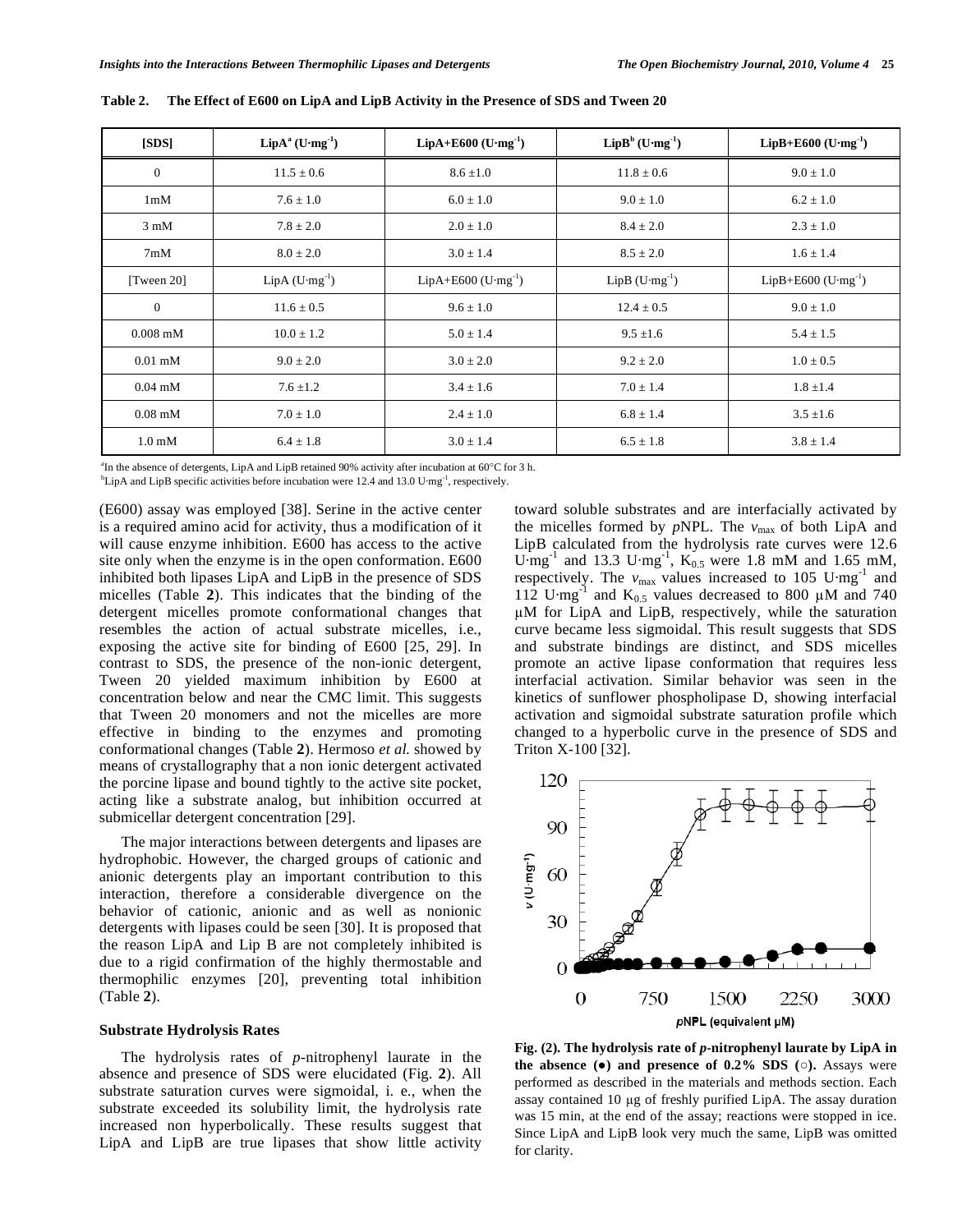#### **SDS Effect on Temperature Optima**

 Activity of the electrophoretically-pure lipases LipA and LipB were analyzed in the presence and absence of SDS using a 10 min assay. In the absence of SDS, LipA yielded a broad activity maximum range from 86°C to 96°C and LipB exhibited a biphasic curve but with a narrow maxima around 96°C [20]. The addition of 0.2% SDS (final concentration) lead for LipA to a more narrow maximum catalytic activity response in the range of 90°C to 96°C whereas for LipB the biphasic response disappeared and the maximum decreased from 96°C to 92°C (Fig. **3**). A similar effect was observed for the lipase TIL from the temperature tolerant *Thermomyces lanuginosus* [25]. All of these enzymes are alkalithermophilic, more thermostable than most lipases and are activated by SDS.



**Fig. (3). Temperature activity profiles in the presence of 0.2% SDS and absence of SDS** (Insert)**.** Assays, as described in the materials and methods section, were performed in triplicates at the pH optima of  $LipA$  ( $\circ$ ) and  $LipB$  ( $\Box$ ). All data were recorded as the difference between the assays and their controls.

#### **Aggregation of LipA and LipB**

 LipA and LipB form aggregates (or possibly oligomers) as shown by the elution profiles from the gel filtration chromatography (Fig. **4**). When aliquots of LipA and LipB were loaded onto Superose12 column and eluted by using 20mM Tris buffer containing 100 mM NaCl, LipA and LipB were eluted in broad peaks corresponding to a molecular mass around 280 kDa and 400 kDa, respectively. The high molecular weight aggregates/oligomers were also observed on a gradient native PAGE (data not shown). These results suggest that LipA and LipB existed in catalytically active and soluble aggregates and both enzymes posses a considerable surface hydrophobicity. At this time, we can not distinguish between the formation of aggregation through hydrophobic interactions which is most likely, or whether the lipases form distinct oligomers.

 Organic solvent and detergents were successfully used to disrupt the high molecular weight aggregation of lipases [17, 39-42]. Using 1% (w/v) SDS during gel filtration analysis led to the disruption of the aggregates of LipA and LipB, and the elution in one peak corresponding to the monomers of LipA and LipB (Fig. **4**). When 40% (v/v) 2-propanol was used, which also disaggregates lipases [39], a loss in activity was observed. The aggregations of lipase proteins are primarily due to hydrophobic interactions between their domains [43, 44]. The most noticeable feature of described lipase aggregation is that all exhibited catalytic activity [16, 18, 19, 42]. However, it needs to be noted that the lipase aggregation described is different from the common protein aggregation that result as a consequence of conformational alterations attributed to denaturation and hence protein inactivation [45, 46]. It is believed that this type of protein aggregation arises from the exposure of buried hydrophobic groups in the unfolded state followed by nonspecific association of these groups [47].





Elution volume (ml)

**Fig. (4). The elution profiles of aggregated LipA (a) and LipB (b) after gel filtration chromatography.** The first peaks (dotted line) represent aggregated enzymes eluted in the absence of SDS, the second sharper peak (solid line) represent monomeric enzyme treated and eluted with 1% SDS. The elution volume and corresponding molecular mass as calculated from standard marker is indicated on top of each peak. Elution volumes of molecular weight markers used for calculating the apparent molecular weight of the lipases were: Ferritin (440 kDa); 27.9 ml; bovine serum albumin (66 kDa), 35.56 ml; albumin (45 kDa), 36.8 ml; carbonic anhydrase (29kDa), 39.94 ml; and cytochrome (12.8 kDa), 41.67 ml.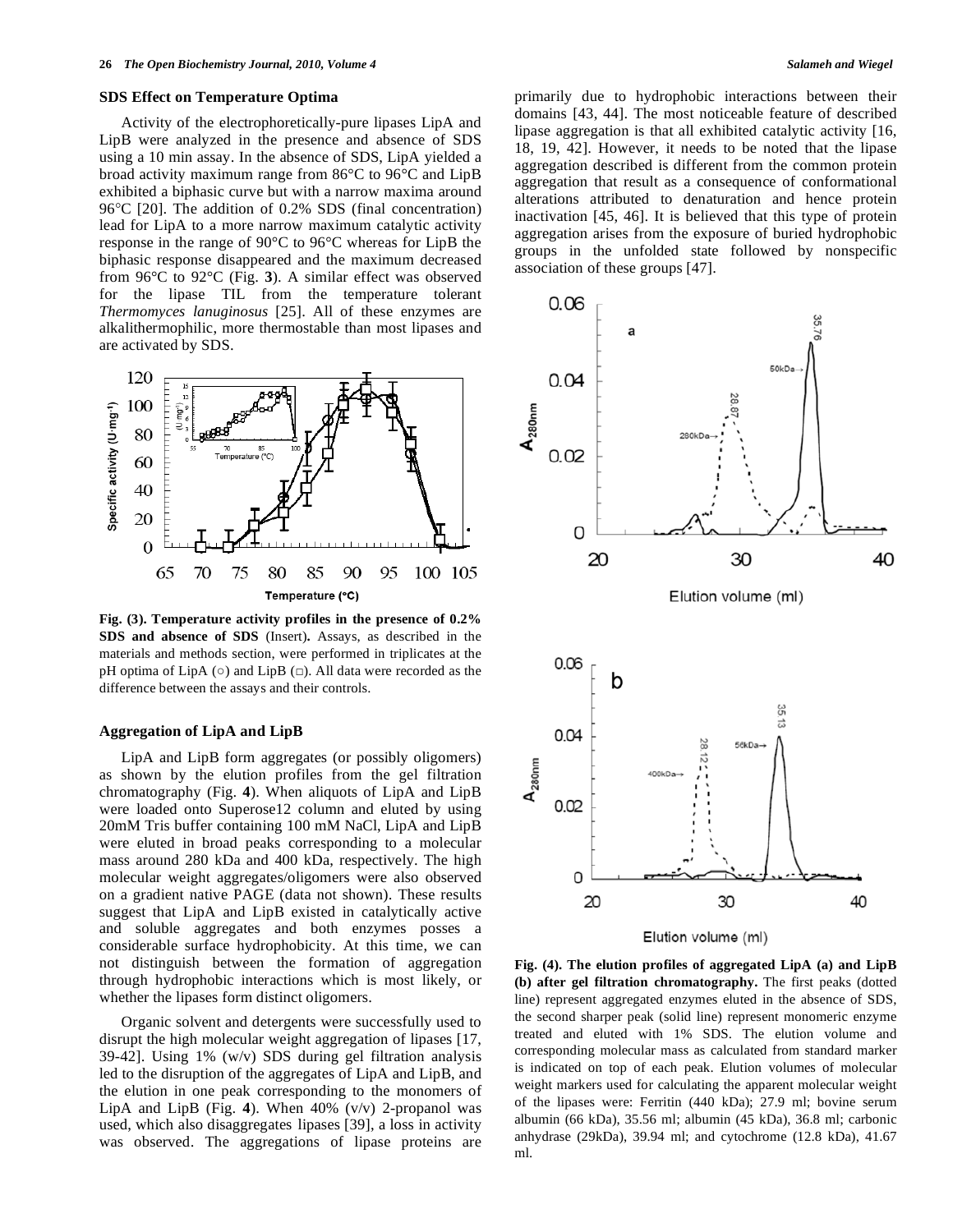No effect on catalytic activity was observed when LipA and LipB were disaggregated by 0.1 to 1%  $(v/v)$  Tween 20 treatment (Fig. **1**). Mixed results have been reported in the literature regarding the effect of aggregation on catalytic activity of lipases. For example, Dünhaupt *et al*. reported a substantial increase in catalytic activity of *B. cepacia* lipase as a result of disaggregation by the addition of 2-propanol [34]. On the contrary, Rúa *et al*. used cholate to disaggregate *G. thermocatenulatus* lipase (BTL2), and found no effect on catalytic activity [41].

 Aggregation is one of the means by which proteins can be stabilized in thermophiles [48]. Thus the thermostability of LipA and LipB were tested in the monomeric and aggregated form. As described previously [20] LipA and LipB exhibited high thermostability in the absence of detergents (LipA:  $t_{1/2}$  6 h at 100°C, 20h at 75°C. LipB:  $t_{1/2}$  2h at 100°C, 24h at 75°C at pH 8). In the presence of either the ionic detergent SDS or the non ionic detergent Tween 20, LipA and LipB were in the monomeric form as determined by gel filtration. Both detergents had a profound effect on destabilizing the enzymes. The half lives of both enzymes at 75°C were reduced by SDS and Tween 20 to 1 and 2 hours down from 24 hours, respectively (Fig. **5**). Analyzing the data from literature, no obvious relationships were found between stability at high temperature and degree of aggregation. For example, *B. cepacia* lipase forms aggregates and exhibits high thermostability  $(t_{1/2}$  13h at 90°C), [34], while *G. thermocatenulatus* lipase (BTL2) aggregated form has a half life of 30 min at 60°C [41, 44].



**Fig. (5).Thermostability profiles of LipA (A) and LipB (B) in the absence and presence of detergents** A15g aliquots of LipA and LipB were incubated at  $75^{\circ}$ C in the presence of 1% (v/v) Tween 20 ( $\blacksquare$ ) and 1% (w/v) SDS ( $\blacklozenge$ ), and without detergent addition (control)  $(0)$ . Lipase assays were conducted as described in the methods section.

 Nonionic detergents normally are considered as mild detergents and that they do not interact extensively with the protein surface, whereas ionic detergents, in particular SDS, generally bind unspecifically to the protein surface, which usually lead to protein unfolding [25]. Proteins from thermophiles in general should show more stability at room temperature because they are less flexible, but as the temperature increases, proteins become more flexible and this increases the unfolding rate and decreases enzymes stability. SDS, in contrast to the nonionic detergent Tween 20, is very reactive with LipA and LipB, enzymes became more flexible and the rate of unfolding increased. Consequently, the decrease in thermostability of LipA and LipB in the presence of  $0.1\%$  (v/v) Tween 20 suggested that the aggregation behavior of these enzymes might play an important role in their high thermostability.

## **ACKNOWLEDGEMENTS**

 The authors are indebted for useful discussions with Drs Michael Adams, Robert Maier, Anna Karls and William B. Whitman. We are grateful to Dr. Timothy Davis for his help in growing the culture in the Fermentation Plant and in conducting flourometric measurements.

#### **NOTE ADDED IN PROOF**

 Recently similar thermostable and thermophilic lipases were isolated from anaerobic bacteria: Royter, M.; Schmidt, M.; Elend, C.; Höbenreich, H.; Schäfer, T.; Bornscheuer, U.T.; Antranikian, G. Thermostable lipases from the extremophilic anaerobic bacteria *Thermoannaerobacter thermohydrosulfuricus* SOL1 and *Caldanaerobacter subterraneus subsp. tengcongensis*. *Extremophiles*, **2009**, *13*, 769-783.

#### **REFERENCES**

- [1] Sarda, L.; Desnuelle, P. Action of pancreatic lipase on emulsified esters. *Biochim. Biophys. Acta.,* **1958**, *30,* 513-521.
- [2] Ferrato, F.; Carriere, F.; Sarda, L.; Verger, R. A critical reevaluation of the phenomenon of interfacial activation. *Methods Enzymol.,* **1997**, *286,* 327-347.
- [3] Jaeger, K.E.; Reetz, M.T. Microbial lipases form versatile tools for biotechnology. *Trends Biotechnol.,* **1998**, *16,* 396-403.
- [4] Balcão, V.; Paiva, M.; Malcata, F.X. Bioreactors with immobilized lipases: State of the art. *Enzyme Microb. Technol.,* **1996**, *18,* 392- 416.
- [5] Bell, P.J.L.; Nevalainen, N.; Morgan, H.W.; Bergquist, P.L. Rapid cloning of thermoalkalophilic lipases from *Bacillus* sp. Using PCR*. Biotechnol. Lett.,* **1999**, *21,* 1003-1006.
- [6] Jaeger, K-E.; Dijkstra, B.W.; Reetz, M.T. Bacterial biocatalysts: molecular biology, three-dimensional structures, and biotechnological applications of lipases. *Annu. Rev. Microbiol.,* **1999**, *53,* 315-351.
- [7] Jaeger, K.E.; Reetz. M.T. Microbial lipases form versatile tools for biotechnology. *Trends Biotechnol.,* **1998**, *16,* 396-403.
- [8] Salameh, M.; Wiegel, J. Lipases from extremophiles and potential for industrial applications. *Adv. Appl. Microbiol.,* **2007**, *61,* 253- 283.
- [9] Ejima, K.; Liu, J.; Oshima, Y.; Hirooka, K.; Shimanuki, S.; Yokota, Y.; Hemmi, H.; Nakayama, T; Nishino, T. Molecular cloning and characterization of a thermostable carboxylesterase from an archaeon, *Sulfolobus shibatae* DSM5389: Non-linear kinetic behavior of a hormone-sensitive lipase family enzyme. *J. Biosci. Bioeng.,* **2004**, *98,* 445-451.
- [10] Fucinos, P.; Dominguez, A.; Sanroman, M.A.; Longo, M.A.; Rua, M.L.; Pastrana, L. Production of thermostable lipolytic activity by *Thermus* species. *Biotechnol. Prog.,* **2005**, *21,* 1198-1205.